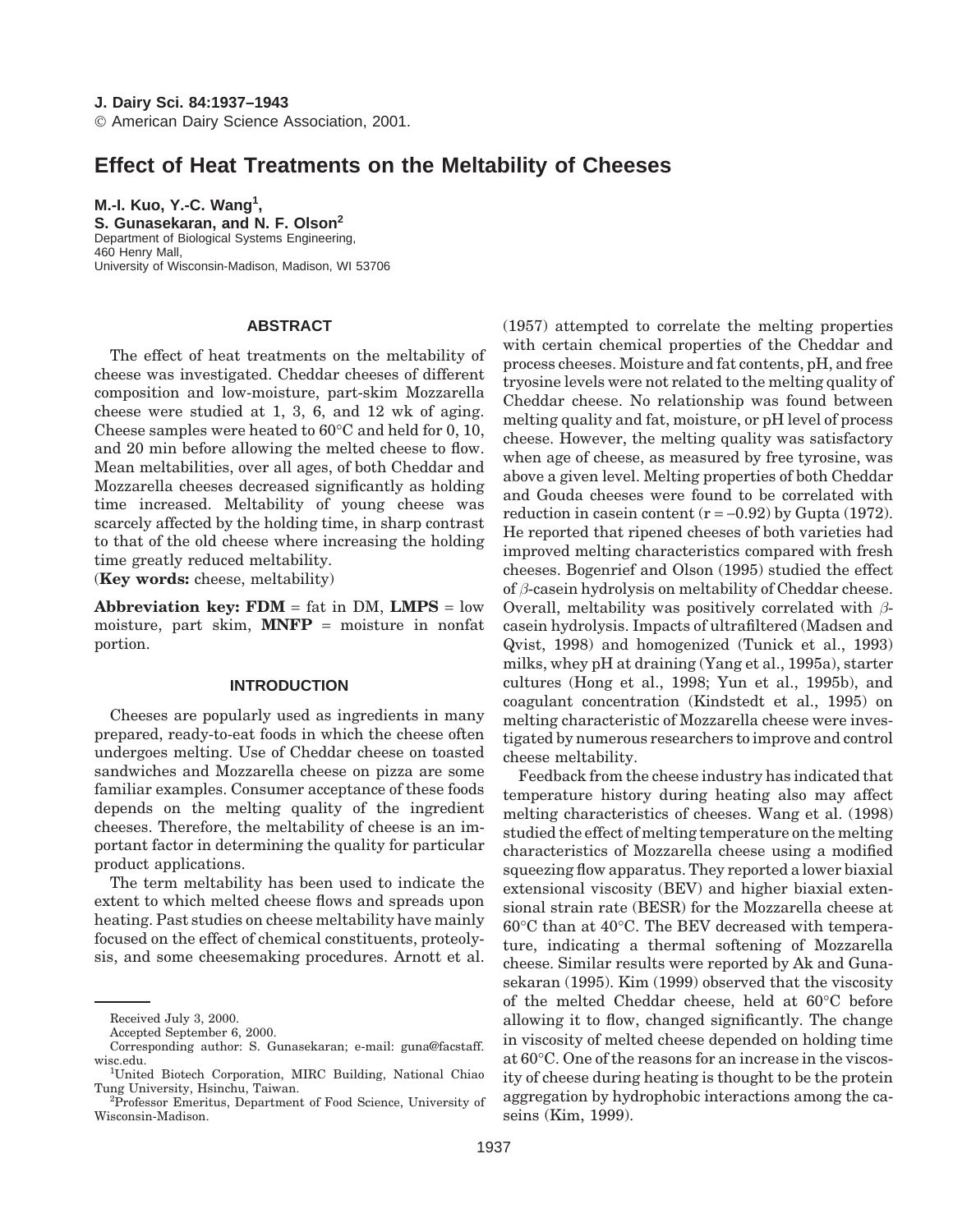Our objectives were to: 1) investigate the effect of different heating regimes, composition, and age on the meltability of Cheddar cheese, and 2) compare the effect of heat treatments on the meltability of Cheddar and Mozzarella cheeses.

## **MATERIALS AND METHODS**

## **Meltability Test**

A modified squeeze flow apparatus known as the UW Meltmeter (Wang et al., 1998) was used to measure melting behavior of cheese. Cylindrical specimens of cheese, 30-mm diameter and 7-mm height, were cut out with a cork borer and used as described in Kuo et al. (1999).

#### **Preliminary Study**

Preliminary studies were conducted to choose meaningful conditions for investigating the effect of heat treatments on cheese meltability. One batch of 3-wkold full fat Cheddar cheese was obtained from the Dairy Plant of the Food Science Department at University of Wisconsin-Madison. Cheese meltability was measured as a function of temperature (40, 50, and 60°C) and holding time  $(0, 5, 10, 20, \text{ and } 40 \text{ min})$ . The holding time is the duration over which the heated cheese is held at a certain temperature before it is allowed to flow. All measurements were conducted in triplicate.

#### **Heat Treatment**

Based on the preliminary results, the following conditions were chosen to evaluate the effect of heat treatment, composition, and age on cheese meltability: test temperature =  $60^{\circ}$ C, holding times = 0, 10, and 20 min. Cheddar cheeses of varying composition and brinesalted, low-moisture, part-skim (**LMPS**) Mozzarella cheese were used. The stretching temperature during LMPS manufacture was 76.7°C. Single batch was aged and analyzed for each type of cheese. The fat in dry matter (**FDM**) and moisture in non-fat portion (**MNFP**) of Cheddar cheese were controlled to adjust these two variables independently (Table 1). Cheeses were manufactured in the Dairy Plant of the Food Science Department at University of Wisconsin-Madison. Cheese blocks were vacuum-sealed in barrier bags (VF-400, Vilutis & Co. Inc., Frankfort, IL) and stored at 6 to 8°C. Tests were carried out in triplicates at 1, 3, 6, and 12 wk after production date. To minimize compositional variations among the LMPS cheese samples, the cheese block was cut into four small blocks 1 d after manufacture and, for each test, a randomly selected block was used. The samples were cut such that their fiber orientation was parallel to the direction of compression.

## **Compositional Analysis of Cheese**

The pH was measured by the gold electrode/quinhydrone method (Case et al., 1985). Salt analysis was performed according to the procedure given by Johnson and Olson (1985) with the chloride analyzer (model 926, Corning Glass Works, Medfield, MA). Protein concentration was determined by the Kjeldahl method (Case et al., 1985). Moisture was determined by a vacuum oven technique (Case et al., 1985) and fat by the Babcock test (Case et al., 1985). Samples for compositional analysis were taken when the cheeses were 7 d old. Percentages of FDM and MNFP were calculated (Tunick and Shieh, 1995).

#### **Statistical Analysis**

The data were subjected to ANOVA using the general linear models (GLM) of SAS (1989). The statistical model employed for data from Cheddar cheeses with fat and moisture variations was:

$$
Y_{ijkl} = \mu + C_i + A_j + T_k + (C \times A)_{ij} + (C \times T)_{ik} + (A \times T)_{jk} + (C \times A \times T)_{ijk} + \varepsilon_{ijkl},
$$

|  |  |  |  |  |  |  | Table 1. Compositions of Cheddar and low moisture, part skim (LMPS) Mozzarella cheeses. |  |
|--|--|--|--|--|--|--|-----------------------------------------------------------------------------------------|--|
|--|--|--|--|--|--|--|-----------------------------------------------------------------------------------------|--|

| Cheese                   | <b>MNFP</b> | <b>FDM</b> | Salts         | Protein | pH   |
|--------------------------|-------------|------------|---------------|---------|------|
|                          |             |            | $\frac{1}{2}$ |         |      |
| Cheddar<br>Fat variation |             |            |               |         |      |
| Cheese 1                 | 56.0        | 52.0       | 1.34          | 25.2    | 5.16 |
| Cheese 2                 | 56.5        | 35.6       | 1.43          | 28.0    | 5.10 |
| Moisture variation       |             |            |               |         |      |
| Cheese 1                 | 46.4        | 8.43       | 2.28          | 43.3    | 5.45 |
| Cheese 2                 | 53.7        | 12.7       | 2.17          | 36.5    | 5.28 |
| Cheese 3                 | 56.6        | 7.72       | 2.05          | 34.2    | 5.14 |
| LMPS Mozzarella          | 58.0        | 39.7       | 1.52          | 31.8    | 5.33 |

Journal of Dairy Science Vol. 84, No. 9, 2001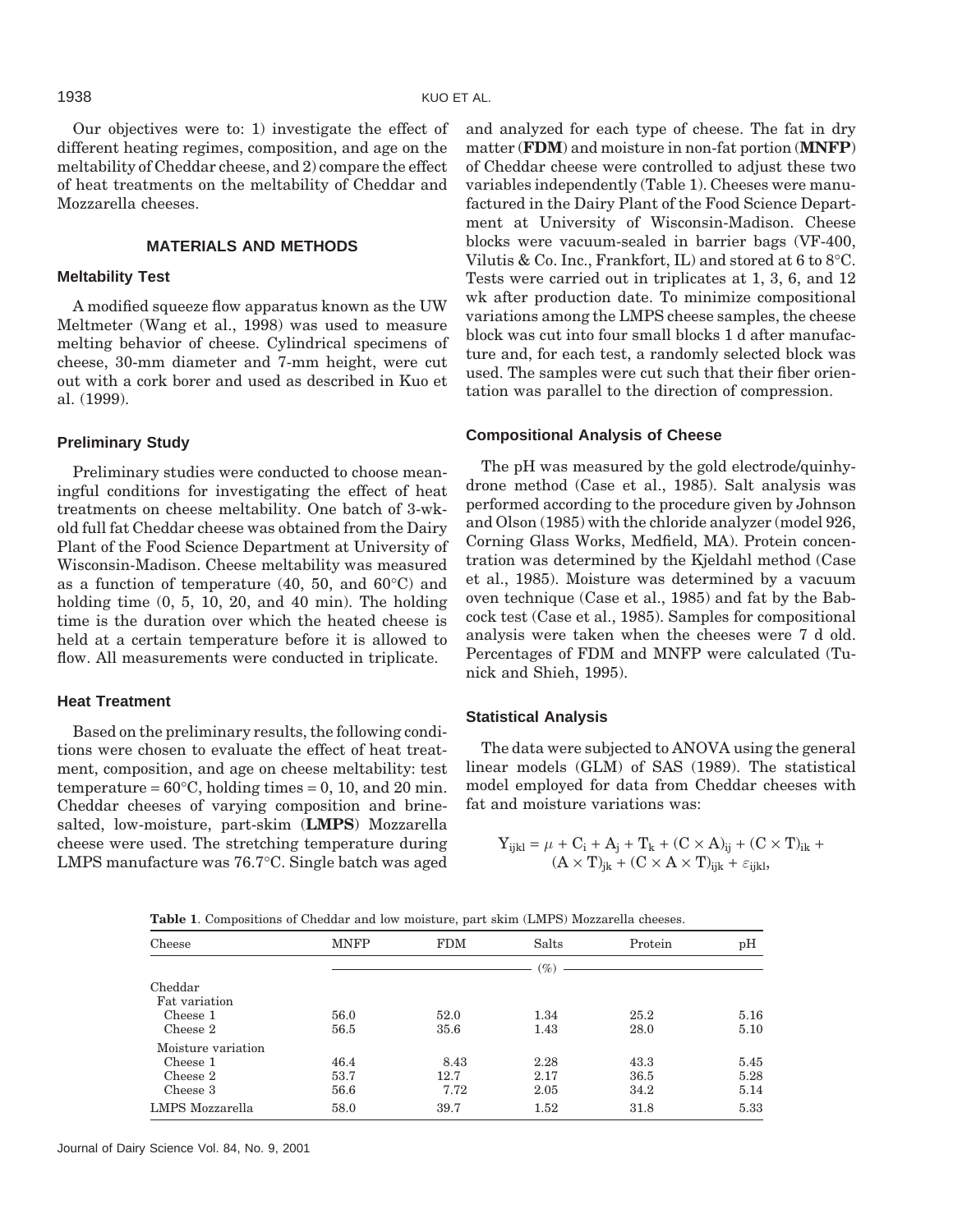

**Figure 1**. Effect of holding time and temperature on the meltability of 3-wk-old full fat Cheddar cheese. The standard deviation is indicated on top of the bars. a,bDifferent letters indicate significance  $(P < 0.05)$  between the mean meltability values for holding times within each temperature.

where Y = cheese meltability,  $\mu$  = reference, C = effect of fat  $(i = 1 to 2)$  or moisture  $(i = 1 to 4)$  level,  $A =$  effect of aging  $(j = 1 \text{ to } 4)$ , T = effect of holding time  $(k = 1 \text{ to } 4)$ 3),  $C \times A$  = effect of fat (or moisture)  $\times$  aging interaction,  $C \times T$  = effect of fat (or moisture)  $\times$  holding time interaction,  $A \times T$  = effect of aging  $\times$  holding time interaction,  $C \times A \times T$  = effect of fat (or moisture)  $\times$  aging  $\times$  holding time interaction, and  $\varepsilon_{ijkl}$  = residual variation. The statistical model employed for data from LMPS Mozzarella cheese was:

$$
Y_{jkl} = \mu + A_j + T_k + (A \times T)_{jk} + \varepsilon_{jkl},
$$

where  $Y =$  cheese meltability,  $\mu =$  reference,  $A =$  effect of aging  $(j = 1 \text{ to } 4)$ , T = effect of holding time  $(k = 1 \text{ to } 4)$ 3),  $A \times T$  = effect of aging  $\times$  holding time interaction, and  $\varepsilon_{ikl}$  = residual variation. Significant interactions and main effects were compared using Fisher's Protected LSD. The interaction effect is described as significant only when  $P < 0.05$ .

### **RESULTS AND DISCUSSION**

#### **Preliminary Study**

Effect of holding time and temperature on the meltability of 3-wk-old full fat Cheddar cheese is shown in Figure 1. There was no significant change in meltability of the samples during holding at 40 or 50°C. However, there was a general tendency toward decreased meltability during the first 20 min of holding at 60°C. Meltability of the samples from 20 to 40 min of holding were significantly lower than samples held for 10 min or less.

Based on these preliminary findings, a standard set of conditions (test temperature  $= 60^{\circ}$ C, holding times  $= 0$ , 10, and 20 min) was defined and used in the studies described hereafter.

## **Cheddar Cheese**

The mean values of the composition of Cheddar cheeses are presented in Table 1. The MNFP was similar between experimental lots differed in FDM and the experimental lots that differed in MNFP had fairly similar levels of FDM 7.72 to 12.7%. The decrease in pH values as the MNFP increased may confound the effect of MNFP on meltability.

The effects of holding time and aging on the meltability at 60°C of Cheddar cheeses different in FDM are shown in Figure 2. At 1 and 3 wk, the meltability of the traditional Cheddar cheese decreased with increasing



**Figure 2**. Effect of holding time at 60°C and age on the meltability of Cheddar cheese of two fat in DM (FDM) levels, (A) 52% FDM; (B) 36% FDM. The standard deviation is indicated on top of the bars. a,b,cDifferent letters indicate significance  $(P < 0.05)$  between the mean meltability values within each age.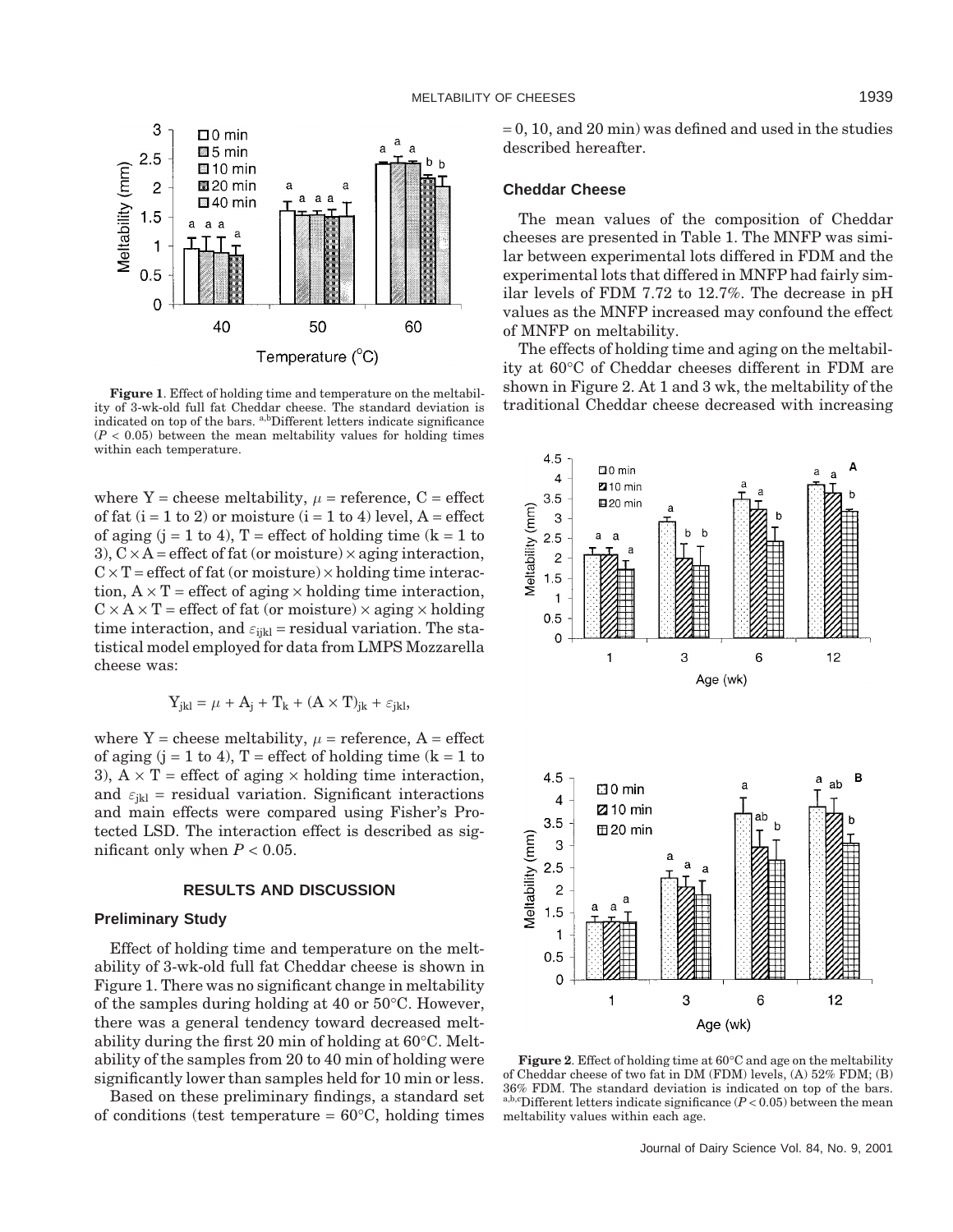holding time, but the change was significant  $(P < 0.05)$ for only the 3-wk-old cheese of normal fat content. At 6 and 12 wk, both cheeses, heated to 60°C for 20 min, showed a significant  $(P < 0.05)$  decrease in meltability.

As cheese is heated, the protein matrix adsorbs energy, which influences the interactions that maintain the protein structure (Meyers, 1990). Interactions under entropic control (e.g., hydrophobic interactions) are strengthened, while those under enthalpic control (i.e., electrostatic and van der Waals' interactions and hydrogen bonds) are weakened. As a result of the opposing temperature dependencies, unfolding of proteins occurs in the 60 to 80°C range. When proper hydrophobic sites are exposed due to unfolding, hydrophobic interactions are excited among the exposed hydrophobic sites resulting in the aggregation of the protein molecules (Nakai, 1983). Accordingly, we feel that when the cheeses were held long enough at appropriate temperature (60°C), the caseins aggregate, causing a decrease in cheese meltability.

Kim (1999) measured the surface hydrophobicity by the *cis*-parinaric acid fluororescence method and the solubility by the spectrophotometric Biuret method of 12-wk-old Cheddar cheese at 60°C as function of holding time. He showed that a significant increase of surface hydrophobicity was observed during the first 70 min. The solubility was negatively correlated to the hydrophobicity during heating  $(r = -0.966)$ . He indicated that the increase in surface hydrophobicity and decrease in solubility of Cheddar cheese during heating resulted in the decrease of cheese meltability.

The effects of holding time and aging on the meltability of low fat Cheddar cheeses of three MNFP levels are shown in Figure 3. The very low meltability of the low MNFP cheese probably resulted from a combination of the high value protein content and low MNFP of this cheese. At 1 and 3 wk, the meltability of all cheeses was not statistically different as holding time increased. At 6 and 12 wk of aging, the meltability of all cheeses decreased with holding time increased up to 20 min at 60°C but only the cheeses with the high moisture content (57% MNFP) changed significantly  $(P < 0.05)$ . It seems possible that prolonged heating of Cheddar cheeses up to 20 min at 60°C induced exposure of previously buried hydrophobic groups in protein matrix, resulting in enhanced hydrophobic interactions. The accumulated protein aggregation in casein matrix during heating changed the distribution of moisture within protein matrix. Local hardness and uneven distribution of moisture in protein matrix decreased the meltability of cheese.

Meltability increased as expected with aging (Figures 4a and 5a), due to structural modifications in the cheese during maturation (Tunick et al., 1993b). The casein



**Figure 3**. Effect of holding time at 60°C and age on the meltability of Cheddar cheese of three moisture in nonfat protein (MNFP) levels, (A) 46% MNFP; (B) 54% MNFP; (C) 57% MNFP. The standard deviation is indicated on top of the bars. <sup>a,b,c</sup>Different letters indicate significance  $(P < 0.05)$  between the mean meltability values within each age.

matrix in cheese becomes softer and less elastic during storage due to the breakdown of *α*s1-casein (Tunick et al., 1993a). The effect is more pronounced for reduced fat cheese as evidenced by the significant  $(P < 0.05)$  fat  $\times$  aging interaction (Table 2) and for low fat cheese of high moisture content, leading to significant  $(P < 0.05)$ moisture  $\times$  aging interactions (Table 3). An increase in MNFP increases the rate of proteolysis in cheese (Lawrence et al., 1984).

Statistical analyses show that the effect of holding time on cheese meltability was same whether the FDM or MNFP values of cheeses were low or high (Figure 4b and 5b), resulting in insignificant fat  $\times$  holding time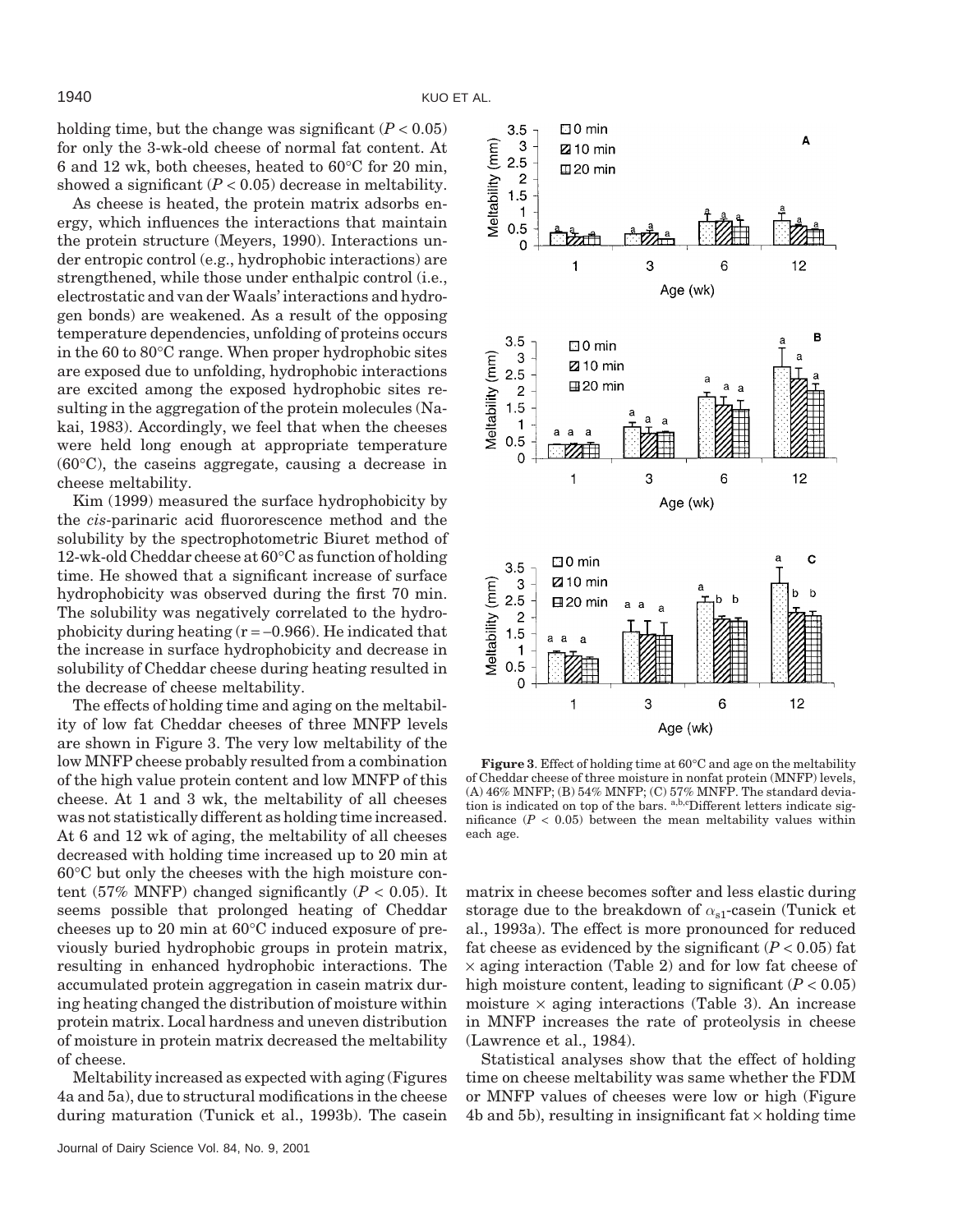MELTABILITY OF CHEESES 1941



**Figure 4**. Interaction plots for Cheddar cheeses of different fat contents: (a) interaction plot of ageand fat in DM (FDM); (b) interaction plot of holding times and FDM; (c) interaction plot of age and holding times. LSD bar is based on full interaction model.



**Figure 5**. Interaction plots for Cheddar cheeses of different moisture contents: (a) interaction plot of age and moisture in nonfat protein (MNFP); (b) interaction plot of holding times and MNFP; (c) interaction plot of age and holding times. LSD bar is based on full interaction model.

|                           | <b>Table 2.</b> Effect of experimental variables on meltability-statistical analysis of Cheddar cheese of different |  |  |
|---------------------------|---------------------------------------------------------------------------------------------------------------------|--|--|
| fat in dry matter levels. |                                                                                                                     |  |  |
|                           |                                                                                                                     |  |  |

| Source of<br>variation       | Degrees of<br>freedom | Sum of<br>squares | Mean<br>square | $F$ -Value | P-Value |
|------------------------------|-----------------------|-------------------|----------------|------------|---------|
| $_{\rm{Fat}}$ $_{\rm{(F)}}$  |                       | 0.638             | 0.638          | 8.68       | 0.0050  |
| Aging (A)                    |                       | 41.896            | 13.965         | 189.91     | 0.0001  |
| Holding time $(T)$           |                       | 4.885             | 2.442          | 33.21      | 0.0001  |
| $F \times A$                 |                       | 0.860             | 0.287          | 3.90       | 0.0143  |
| $\text{F}\times\text{T}$     |                       | 0.331             | 0.165          | 2.25       | 0.1165  |
| $\textrm{A}\times\textrm{T}$ | 6                     | 1.259             | 0.210          | 2.85       | 0.0186  |
| $F \times A \times T$        | 6                     | 0.556             | 0.0927         | 1.26       | 0.2934  |
| $\rm Error$                  | 48                    | 3.530             | 0.074          |            |         |
| Total                        | 71                    | 53.954            |                |            |         |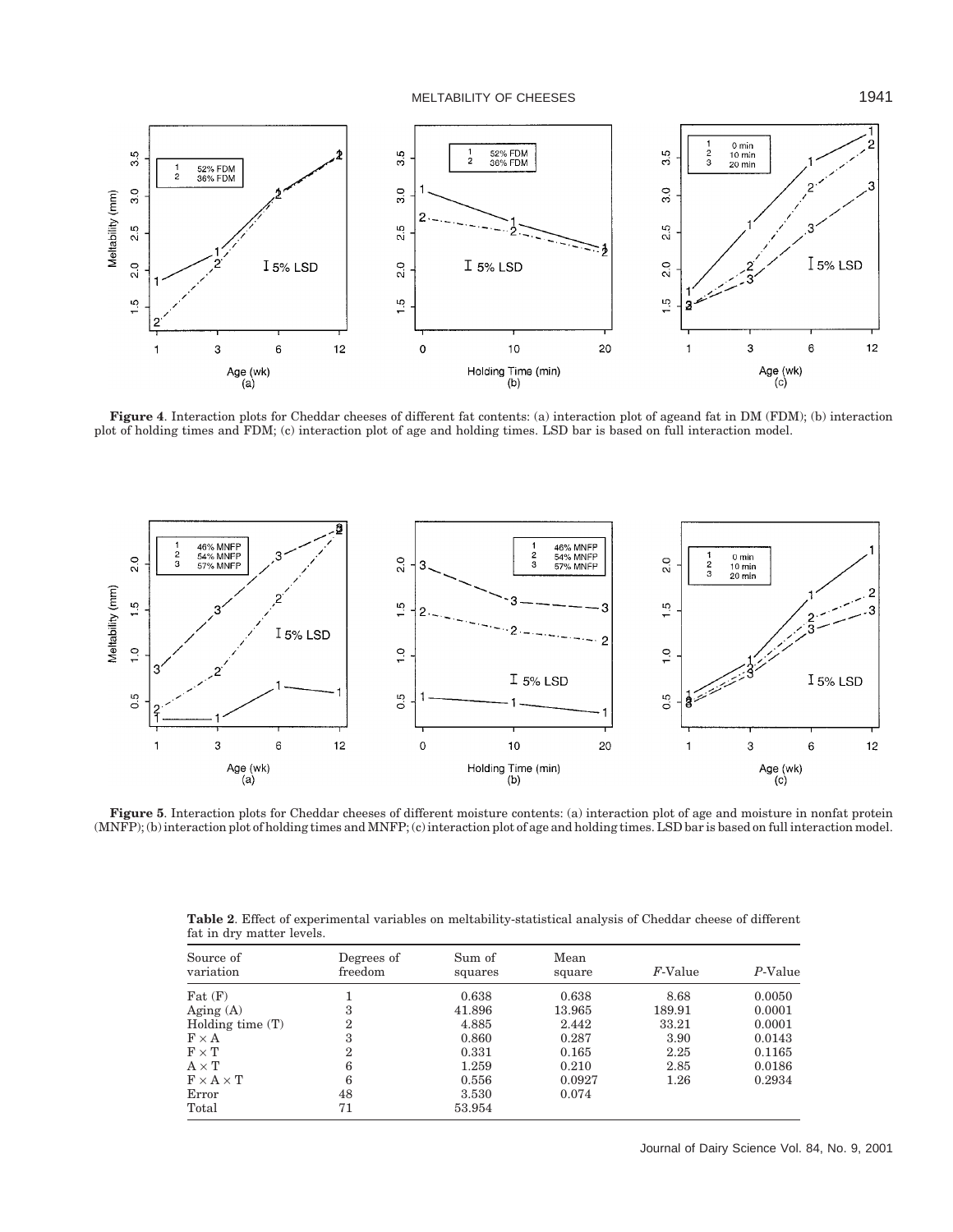| Source of<br>variation                     | Degrees of<br>freedom | Sum of<br>squares | Mean<br>square | $F$ -Value | $P$ -Value |
|--------------------------------------------|-----------------------|-------------------|----------------|------------|------------|
| Moisture (M)                               | 2                     | 28.434            | 14.217         | 312.06     | 0.0001     |
| Aging (A)                                  | 3                     | 26.239            | 8.746          | 191.98     | 0.0001     |
| Holding time (T)                           | 2                     | 1.914             | 0.957          | 21.01      | 0.0001     |
| $\text{M} \times \text{A}$                 | 6                     | 7.854             | 1.309          | 28.73      | 0.0001     |
| $\mathrm{M}\times\mathrm{T}$               | 4                     | 0.394             | 0.099          | 2.16       | 0.0818     |
| $\textrm{A}\times\textrm{T}$               | 6                     | 0.968             | 0.161          | 3.54       | 0.0040     |
| $\text{M} \times \text{A} \times \text{T}$ | 12                    | 0.492             | 0.041          | 0.90       | 0.5509     |
| $\rm Error$                                | 72                    | 3.280             | 0.046          |            |            |
| Total                                      | 107                   | 69.575            |                |            |            |

**Table 3**. Effect of experimental variables on meltability-statistical analysis of Cheddar cheese of different moisture in nonfat protein levels.

interactions (Table 2) and moisture  $\times$  holding time interactions (Table 3). Therefore, the amounts of fat and moisture in cheese do not contribute to the effect of holding time on meltability.

The effect of holding time on cheese meltability was more pronounced at 6 and 12 wk of aging (Figure 4c and 5c), as evidenced by the significant  $(P < 0.05)$  aging  $\times$  holding time interactions (Tables 2 and 3). Because the casein aggregates of young cheese crosslink throughout the cheese structure (Creamer et al., 1982), the hydrophobic groups are not readily exposed during heating, and thus the hydrophobic interactions are rather limited. However, due to proteolysis that breaks these network linkages, the protein matrix in mature cheese (at least 6 wk of aging) is fairly open. This allows hydrophobic bonding to form more readily as holding time is prolonged at high temperature.

The meltability of cheese containing 57% MNFP is higher than those of 46 and 54% MNFP (Figure 5a). Visser (1992) suggested that the lower the water content, the higher the protein concentration and the number of intermolecular bonds, the higher the compression modulus (stiffness). At high moisture levels, on the other hand, the lower protein concentration and the smaller number of intermolecular bonds, resulting in more freedom of the particles to move with each other, consequently the less viscous the cheese and the higher loss tangent.

#### **LMPS Mozzarella Cheese**

The effect of holding time and aging on the meltability of LMPS Mozzarella cheese at 60°C are shown in Figure 6. Meltability of LMPS Mozzarella cheese was affected significantly  $(P < 0.05)$  by the holding time. The results were consistent with those of Cheddar cheese.

The effect of holding time on the cheese meltability was almost the same at age 3, 6, and 12 wk, resulting in insignificant  $(P<0.05)$  aging  $\times$  holding time interactions (Table 4). The oriented structure of the protein matrix and hydrophobic interactions in Mozzarella cheese ap-

Journal of Dairy Science Vol. 84, No. 9, 2001

parently caused a redistribution of moisture in casein matrix during heating at 60°C up to 20 min, hence decreased the meltability of cheese.

Cheddar cheese and Mozzarella cheese with similar FDM and MNFP exhibited similar meltabilities at 1 and 3 wk of age (Figures 2b and 6). The meltabilities of these cheeses also were not significantly affected by holding at 60°C. Meltabilities of Cheddar were higher than those of Mozzarella cheese at 6 and 12 wk of age, which probably resulted from greater degradation of casein in the Cheddar cheese. However, there appeared to be sufficient proteolysis in the Mozzarella cheese at 6 and 12 wk to induce the association of macropeptides and lower the meltability.

### **CONCLUSION**

In both Cheddar and LMPS Mozzarella cheeses, meltability decreased with an increase in holding time from 0 to 20 min at 60°C with effect becoming significant



**Figure 6**. Effect of holding time at 60°C and age on the meltability of low moisture, part skim (LMPS) Mozzarella cheese. The standard deviation is indicated on top of the bars. <sup>a,b,c</sup>Different letters indicate significance  $(P < 0.05)$  between the mean meltability values within each age.